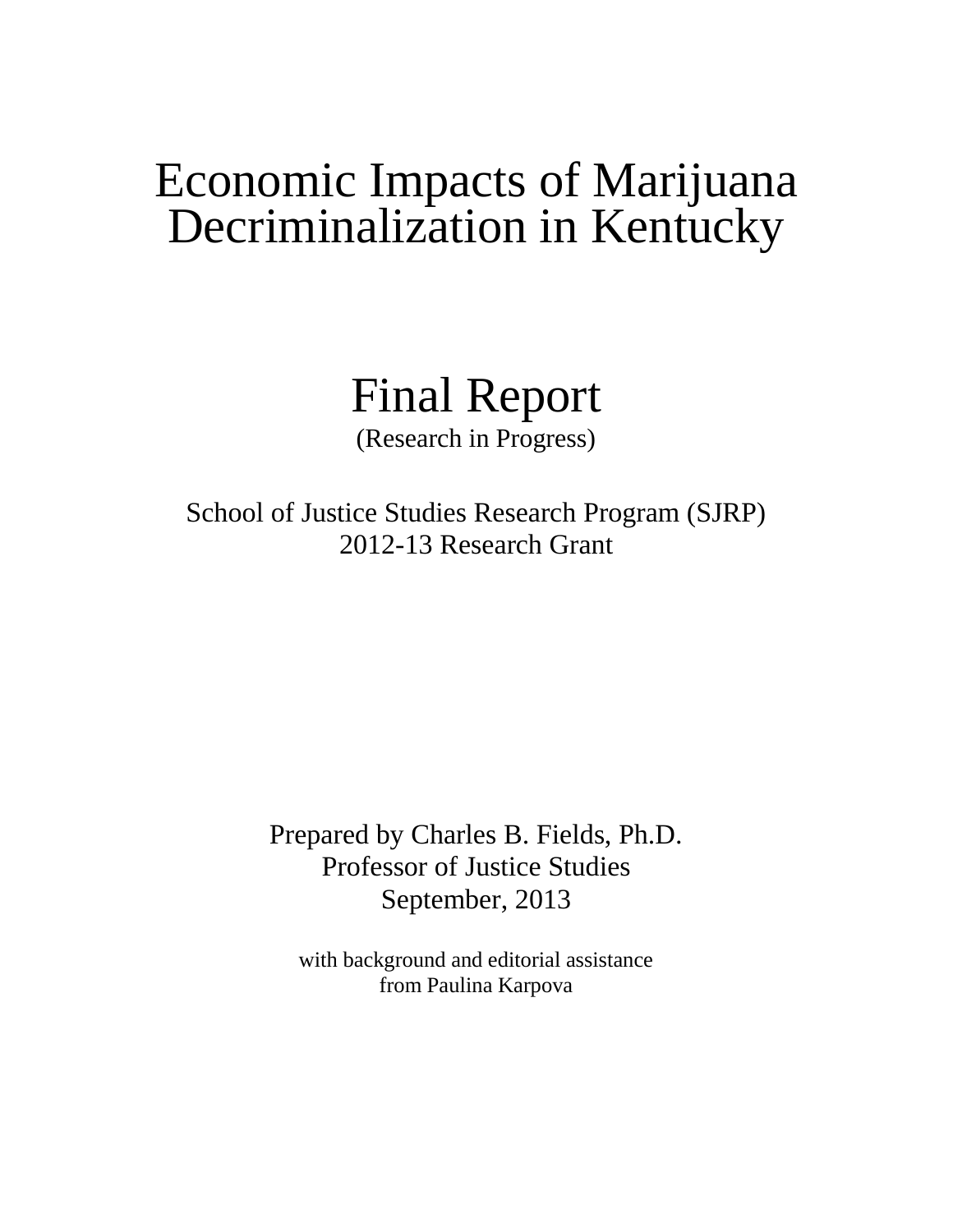#### **Introduction**

As we all know, marijuana production and use is currently prohibited by federal and state law and is classified as a Schedule I controlled substance. Schedule I substances are categorized by the government as those with a high potential for abuse, no accepted medical use and no safe level of use even under medical supervision. Although local, state and federal laws vary substantially, it is illegal throughout the United States to possess or distribute any amount of marijuana for any non-medical reason (except for federally approved research). Some state do, however, recognizes the drug's medical benefits by allowing patients with specified medical conditions to use marijuana with their physician's recommendation. Kentucky currently has legislation proposed to allow marijuana to be prescribed for medical purposes, as well as for the cultivation and production of industrial hemp.

The number of marijuana arrests taking place in the United States each year has skyrocketed in the past few decades. Police made 853,838 arrests in 2010 for marijuana-related offenses, according to the Federal Bureau of Investigation's annual Uniform Crime Report, released late last year. The annual arrest total is among the highest ever reported by the agency and is nearly identical to the total number of cannabis-related arrests reported the year before. Today, nearly half (42 - 46%) of the annual drug arrests now involve marijuana.

Annually, there are between 19,000 - 22,000 arrests for marijuana offenses in Kentucky, representing an arrest rate of 479 per 100,000, which ranks Kentucky third in the nation. There are an estimated 350,000 past year marijuana users in Kentucky, and when reconciling this estimate with the number of arrests for marijuana offenses, it provides an arrest rate of 5,808 per 100,000 users, it also places Kentucky third.

The absolute number and rate of marijuana arrests are at record levels and have been increasing, yet the classification of marijuana as an illegal drug continues to be controversial. Although researchers can show that heavy and long-term use of marijuana may produce adverse health effects, most conclude that occasional marijuana use does not create health problems for the vast majority of users.

Just as there is a lack of consensus that marijuana is more harmful than alcohol or tobacco, and thus requires greater legal suppression and criminal penalties rather than a regulatory and more public-health oriented public policy approach, there is also a lack of consensus and data that current policies are either successful at restricting access to marijuana, cost-effective, or both. The government publishes considerable data on marijuana, including its supply, use, availability, and price. Marginal changes in these figures are often spun by Administration officials as proof their policies are successful. Indeed, over the long-term, these data are reasonable indicators with which to evaluate the effectiveness of public policy.

But the economic and social costs of enforcing marijuana laws are staggering! Since Richard Nixon first declared a war on drugs in the early 1970, the costs of our is both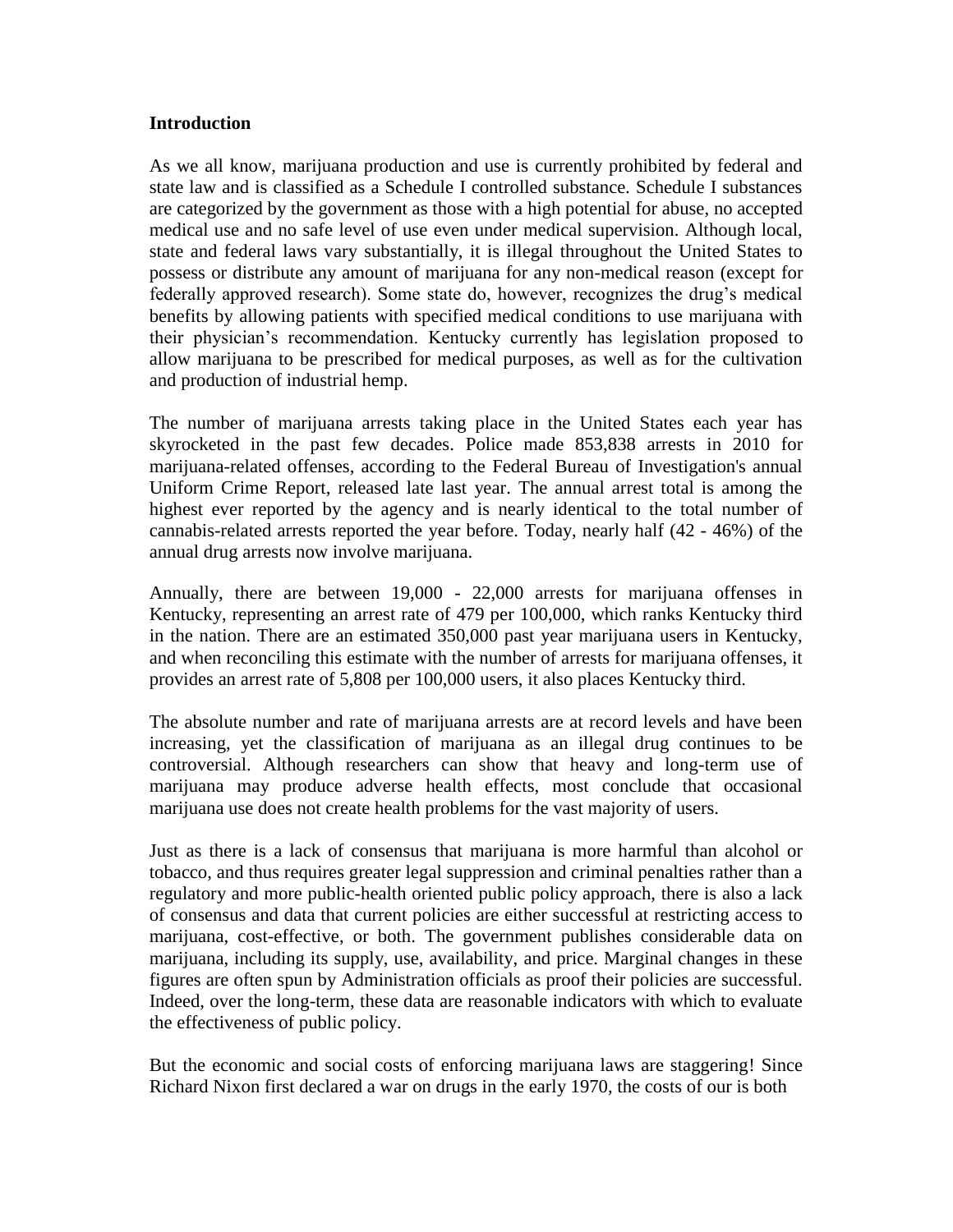## **Decriminalization of Marijuana**

During the past thirty years or so there has been a sometimes heated and somewhat controversial debate about the possible advantages and merits of decriminalizing or legalizing marijuana. Beginning in the early 1970, several states (including Alaska, California, Colorado, Maine, Minnesota, Mississippi, New York, Nebraska, Nevada, North Carolina, Ohio, Oregon) reduced the penalties for marijuana possession or are considering it. A number of local jurisdictions have also modified local ordinances and enforcement practices to reduce penalties and decriminalize possession of Marijuana (Berkeley, Oakland and San Francisco, California, Breckenridge, Colorado, Amherst, Massachusetts, Madison and Milwaukee, Wisconsin, Urbana and Carbondale, Illinois, and Colombia, Missouri) (see, for example, Austin, n.d., for a list and discussion).

The situation in Kentucky is changing dramatically. Last year, the Kentucky General Assembly passed and the Governor signed into law, the Criminal Code Reform legislation, HB 463, basically reducing marijuana possession from a class A misdemeanor to a Class B. It further reduces the jail time a person can be sentenced to under a Class B misdemeanor from 90 days to 45 days. The Senate modified the bill modestly by adding more exemptions to a rule that limits when a police officer can make an arrest. Under certain conditions, officers will have to issue a citation rather than make an arrest. The bill requires officers to issue a simple citation when they witness the commission of a misdemeanor except in cases involving violence in which the defendant poses a risk of danger to himself or others, weapons possession, sexual abuse or failing to comply with an officer's instructions. State Senator Gerald Neal called the bill, "an important first step" and President Obama remarked recently that legalizing marijuana was an "issue worth debating"

During the past year, Washington and Colorado decriminalized the possession of marijuana and several other states are currently considering doing so as well.

One of compelling and appealing argument for marijuana decriminalization and the focus of this study is that it would save the various government entities massive amounts of money currently being spent on the enforcement of such laws. Austin (n.d) summarizes the basic tenets of this below:

- \* The criminal justice system, ranging from police to corrections, now allocates a significant portion of its budgets arresting, prosecuting, sentencing and incarcerating marijuana users, dealers and others involved in the illegal drug infrastructure (e.g., transporters, manufacturers of drug paraphernalia, etc.).
- \* If these behaviors would no longer be labeled as criminal, criminal justice agencies would reduce the enforcement and processing tasks now associated with such crimes.
- \* There is a direct relationship between the proportion of arrests or cases processed for marijuana crimes by the criminal justice system and the amount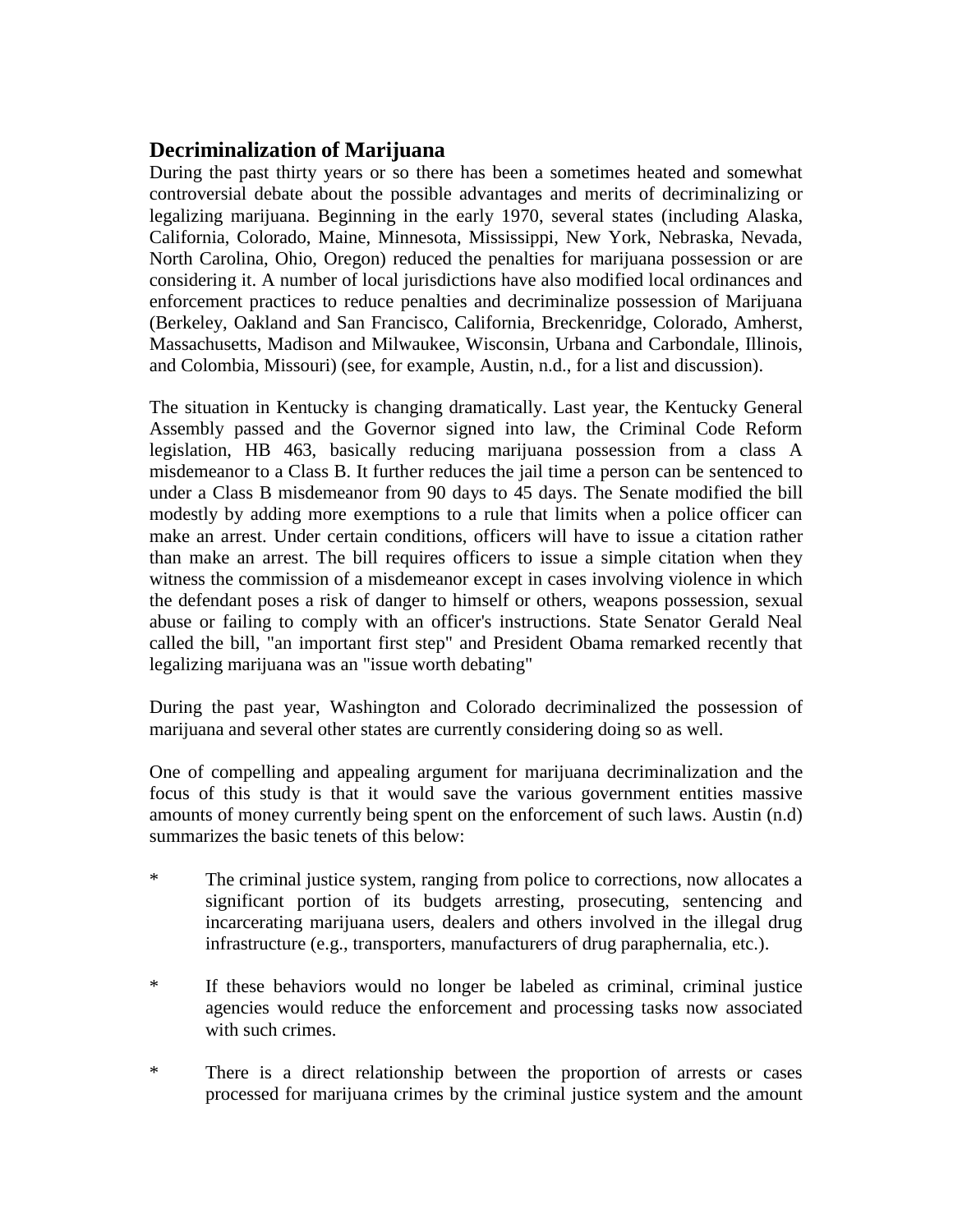of money expended by these same agencies.

\* By reducing or eliminating these marijuana related events, there would be a proportionate decrease in the agency expenses.

## **Public Opinion**

As indicated in Figure 1 below, support for the legalization of marijuana has been steadily increasing since the late 1960s (with the exception of the Reagan/Bush administrations) and is at an all time high.



There is growing support among elected officials and police administrators that we need to reexamine our policies toward drug enforcement, marijuana specifically.

Indiana State Police Superintendent Paul Whitesell, told the State budget Committee in November, 2012 that:

"It's (marijuana) here, it's going to stay, there's an awful lot of victimization that goes with it,. . ." "If it were up to me, I do believe I would legalize it and tax it, particularly in sight [sic] of the fact that several other states have now come to that part of their legal system as well." The superintendent recommended a system where marijuana users register with the state, "wherein if you are going to imbibe, you would go through there to be recognized or pay your taxes and keep some sense of it, give us some stats so you could monitor it in some fashion. And if you go around it in some other place, that's where my folks would come in and take issue." (WPFL News, 11/27/13).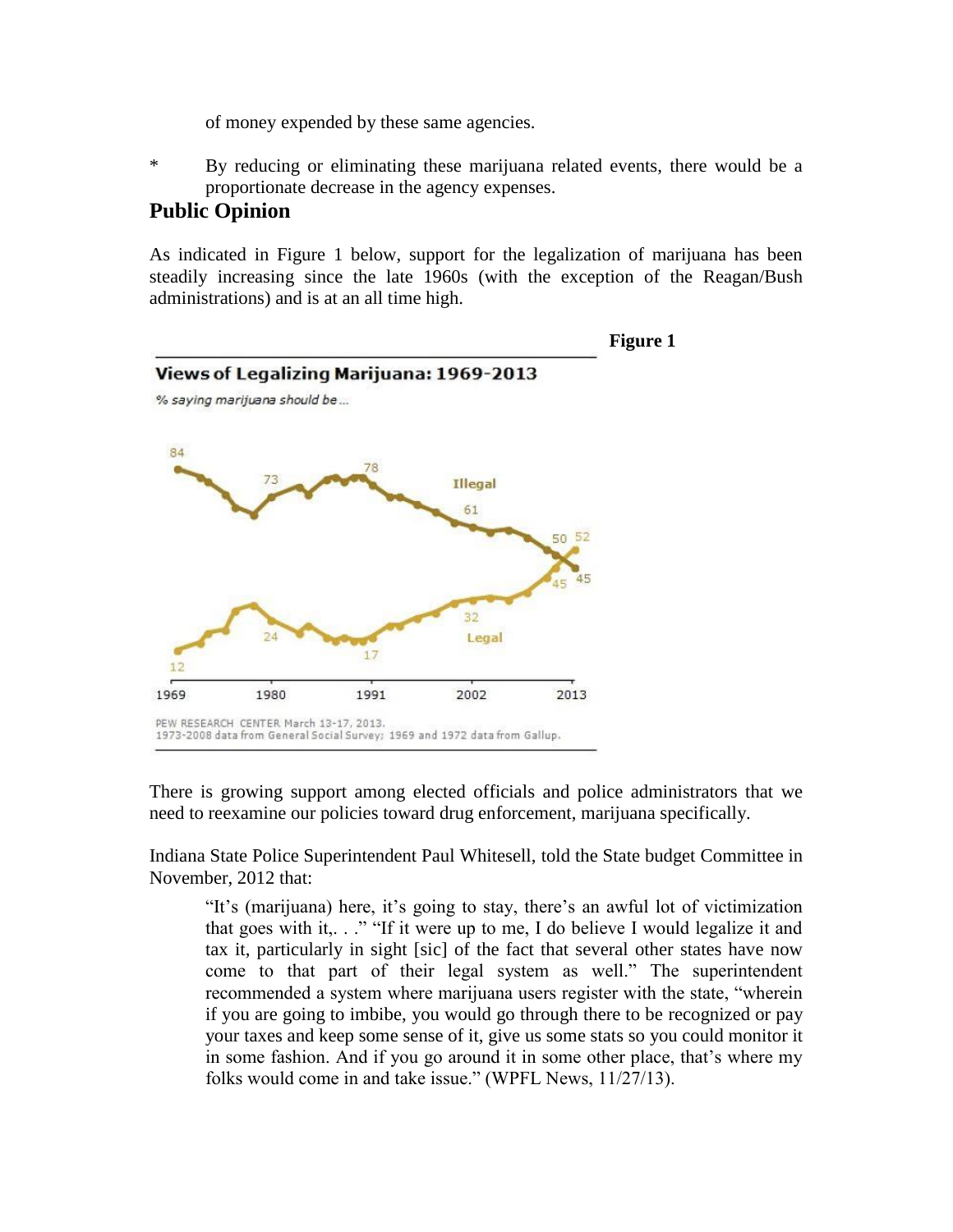In Kentucky, there are relatively few elected or appointed officials who support the legalization/decriminalization of marijuana; although the current discussions are taking place within the ongoing debate on legalizing industrial hemp. State Police Commissioner Rodney Brewer, stated after a meeting of the Kentucky Hemp Commission that state police are concerned that the agricultural benefits of allowing hemp will be offset by increasing law enforcement problems such as distinguishing between hemp and marijuana:

"It's incredibly difficult, if not impossible, to the casual observer or even the astute observer to tell the difference between hemp and marijuana as it's being grown." Brewer says hemp is very similar to marijuana. He believes legalizing it would lead to more crime throughout the commonwealth (LEX18.com, 12/8/12) "We've heard that you can't get high off of hemp. You can get high off of hemp. . ." (WKYT, 02/11/13).

#### One national police organization, *Law Enforcement Against Prohibition*, states that:

"We believe that drug prohibition is the true cause of much of the social and personal damage that has historically been attributed to drug use. It is prohibition that makes these drugs so valuable – while giving criminals a monopoly over their supply. Driven by the huge profits from this monopoly, criminal gangs bribe and kill each other, law enforcers, and children. Their trade is unregulated and they are, therefore, beyond our control. History has shown that drug prohibition reduces neither use nor abuse. After a rapist is arrested, there are fewer rapes. After a drug dealer is arrested, however, neither the supply nor the demand for drugs is seriously changed. The arrest merely creates a job opening for an endless stream of drug entrepreneurs who will take huge risks for the sake of the enormous profits created by prohibition. Prohibition costs taxpayers tens of billions of dollars every year, yet 40 years and some 40 million arrests later, drugs are cheaper, more potent and far more widely used than at the beginning of this futile crusade. We believe that by eliminating prohibition of all drugs for adults and establishing appropriate regulation and standards for distribution and use, law enforcement could focus more on crimes of violence, such as rape, aggravated assault, child abuse and murder, making our communities much safer. We believe that sending parents to prison for non-violent personal drug use destroys families. We believe that in a regulated and controlled environment, drugs will be safer for adult use and less accessible to our children. And we believe that by placing drug abuse in the hands of medical professionals instead of the criminal justice system, we will reduce rates of addiction and overdose deaths" (LEAP, 2013).

## **Current State Reform Efforts**

The following provides a brief summary of states (current as of 8/30/2013) that are most likely to consider legalizing or decriminalizing marijuana in the near future. It should be noted that neither Kentucky (nor any other Southern state) is included.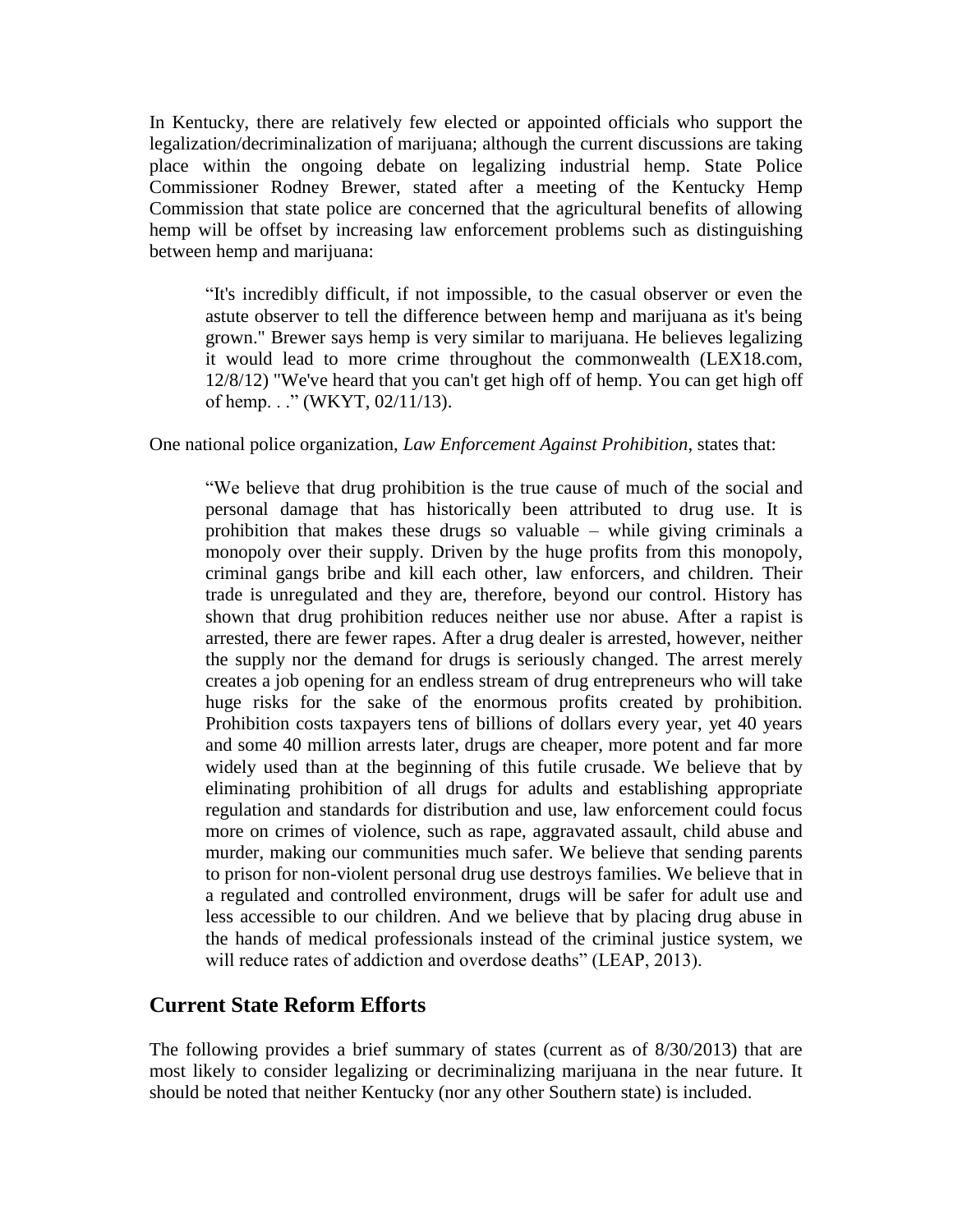#### **Alaska**

In June, 2013 a ballot measure to tax and regulate marijuana and ultimately legalize it for adult recreational use was certified, and organizers are in the process of collecting (must be completed by December, 2013) the required 30,169 valid signatures of registered Alaska voters, which would ensure that the initiative will be on the primary held in August, 2014. Marijuana for medical use has already been decriminalized and legalized. A survey of Alaska voters taken in early 2013 by Public Policy Polling found that 54 percent supported legalizing marijuana.

## **Arizona**

In June of this year, a campaign to collect the required 259,213 signatures necessary to get the issue on the 2014 ballot began. The language of the proposed legislation is very comprehensive, and also includes a system for regulation and taxation. Marijuana was legalized for medical use in 2010 by ballot initiative. A poll taken in May by Behavioral Research Center found that 56 percent of Arizonans supported legalizing some amounts of marijuana.

## **California**

A statewide initiative to legalize marijuana did not pass in California in 2010, but earlier this year, organizers filed the California Hemp Act 2014, which would legalize cannabis both in its standard and non-psychoactive forms. As of October 1, the campaign will have 150 days to gather the required 750,000 valid signatures from California voters in order to get the issue on the 2014 ballot. Marijuana has already been legalized for medical use in California, and a recent poll found that 54 percent of Californians support legalizing marijuana for personal use.

## **Colorado**

In Colorado this year, Amendment 64 to the Colorado Constitution legalized the possession of up to one ounce of marijuana for adults over. In addition, individuals may also grow up to six plants for personal use; commercial marijuana stores, however, will not open until 2014, after the state legislature determines how to regulate them. Douglas County and other local jurisdictions still bans recreational marijuana sales under local ordinances. Smoking marijuana in public spaces, such as in parks or on sidewalks, remains illegal.

## **Nevada**

Advocates for marijuana reform in Nevada see 2016 as their best chance for a change in law. The state legalized medical marijuana, and earlier this year enacted a measure establishing a dispensary system to help increase access. According to a recent poll, 56 percent of residents would favor legalizing cannabis for recreational use if the money generated thorough taxation and licensing went to fund education.

## **Oregon**

Medical marijuana advocates plan to have an initiative placed on the ballot in 2014. An earlier legalization effort, which was poorly coordinated and widely ridiculed in the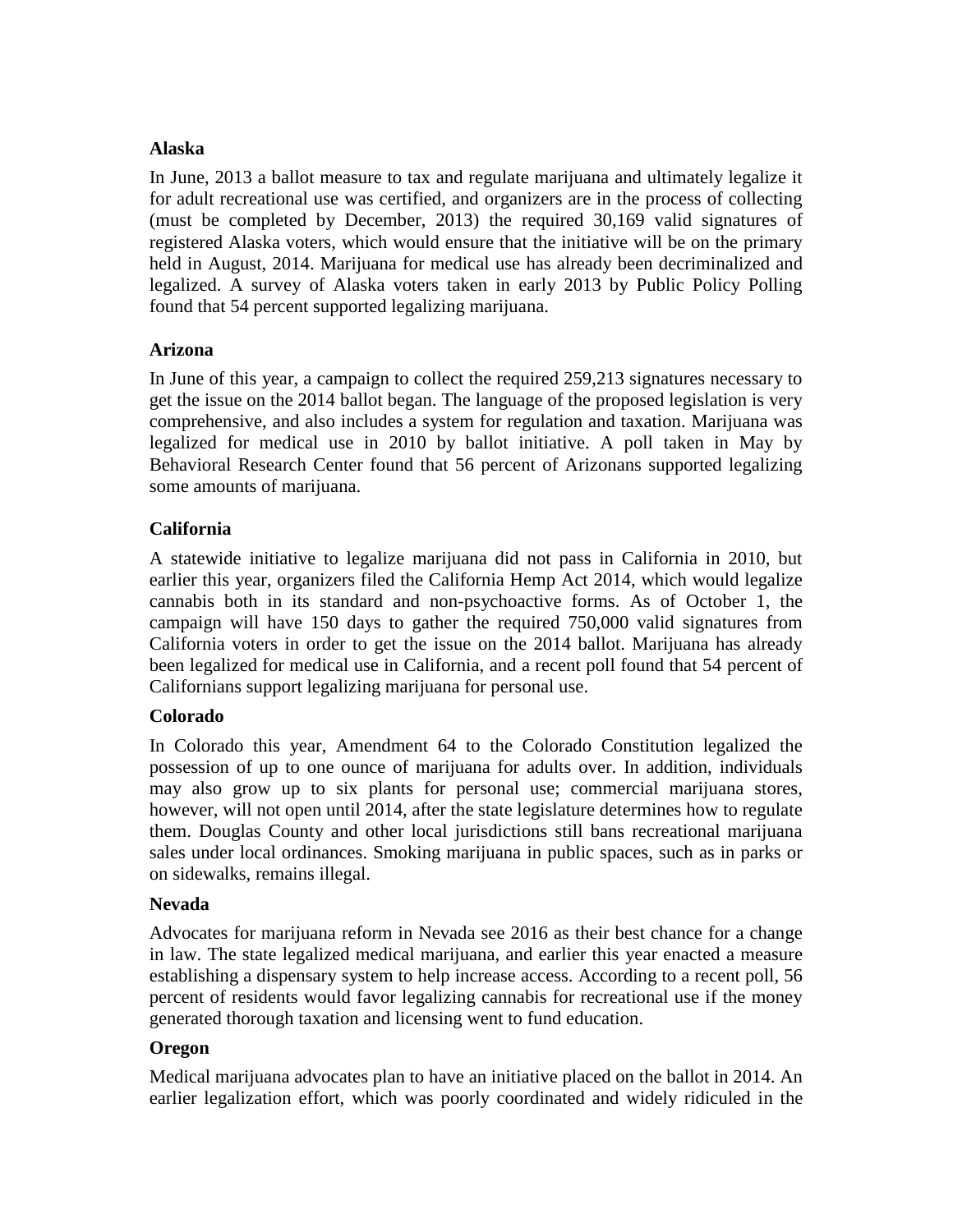state, failed in 2012. Oregon has already decriminalized marijuana and legalized it for medical use. According to a poll taken in May, 57 percent of likely voters in Oregon support a proposal to tax, regulate and legalize marijuana for recreational use.

## **Maine**

The pro-legalization Marijuana Policy Project has announced Maine as one of its top targets for their efforts in the near future. An initiative failed vote earlier this year, but the group has announced plans to help coordinate a grassroots campaign to get a legalization measure on the ballot in 2016. Marijuana has been decriminalized and approved for medical use in Maine, and according to a Public Policy Polling poll conducted recentlu, 48 percent of registered voters in Maine believe that marijuana should be legal for recreational use.

## **Massachusetts**

Massachusetts is seen as a prime opportunity for legalization, with high margins of support for previous legalization initiatives, although no official campaign for a ballot initiative has been launched yet this year. The state decriminalized marijuana in November, 2012, and passed a ballot measure legalizing it for medical use. A Public Policy Polling poll conducted this past February found that 58 percent of the state's residents would be in favor of legalizing, taxing and regulating cannabis.

## **Montana**

Voters in Montana passed an initiative legalizing cannabis for medical use in 2004, but opponents have on numerous occasions attempted to amend the measure or repeal it all together. Advocates for legalization are optimistic that voters will support full legalization, and are planning to get the issue on the ballot in 2014. There have been no recent statewide surveys to assess support for legalization, though previous polls have shown a majority of voters supporting decriminalization.

## **Rhode Island**

Advocates for reform are very optimistic that Rhode Island will be one of the next states to legalize marijuana. While there is not currently a high-profile campaign to get legalization on an upcoming ballot, the state Legislature during the last legislative session debated the legislation and invited witnesses to testify on its merits, but did not hold a vote. Rhode Island recently decriminalized marijuana and legalized medical marijuana in 2007. A poll this past January found that 52 percent of voters in the state support legalizing marijuana for personal use.

## **Vermont**

Vermont decriminalize possession during the past year, and a separate bill to establish a system of dispensaries for the state's medical cannabis patients was enacted. Governor Peter Shumlin (D), an advocate for marijuana reform, is expected to get reelected and this could be an indication that voters could support a ballot initiative to legalize marijuana possession. Polls have consistently shown Vermonters to be supportive of efforts to marijuana decriminalize marijuana.

## **Washington**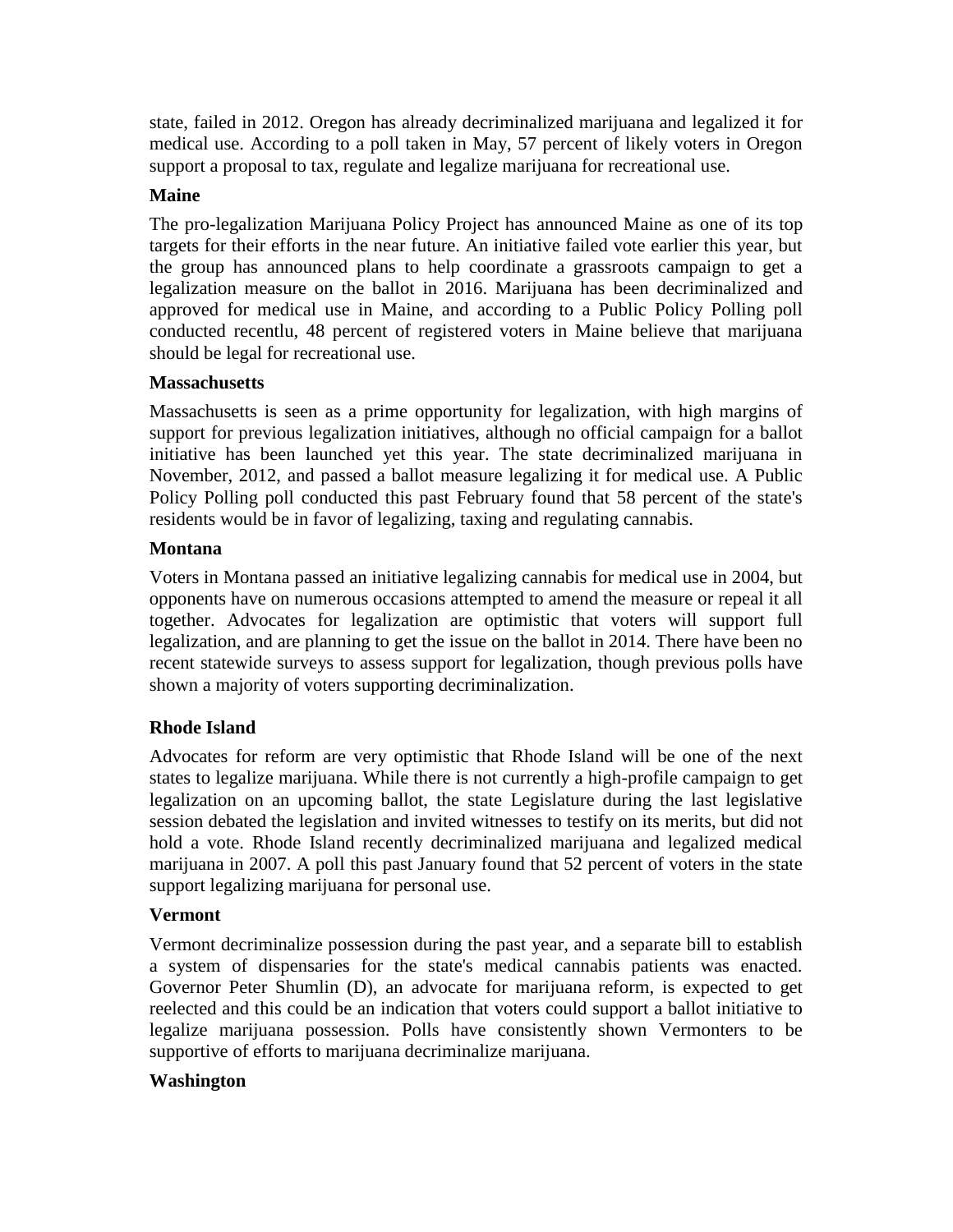In Washington, Initiative 502 legalized possession and personal use of one ounce or less of marijuana for adults 21 and up. Similar to, "the consumption of marijuana in public spaces and driving under the influence of marijuana" remains illegal. Legal sales will not begin until at least December 2013 when Washington's State Liquor Control Board sets up "a licensing system for the manufacture and sale of marijuana."

# **Methodology**

This study has been conducted over the past year and will continue over the next year or so to assess the economic impact(s) of decriminalization of marijuana in Kentucky. As mentioned above, the cost savings and increased tax revenue at the national level approaches \$19 billion so it seems likely that Kentucky, if the state pursues these legal reforms, could benefit a great deal as well.

Both official arrest and financial information has been gathered, and personal interviews of key influential legislators in the Kentucky House and Senate are planned. With this data, is possible to estimate (to an acceptable accuracy) the economic impact of marijuana decriminalization in Kentucky. The following data (as available) has and is in the process of being collected, at both the state and county (where available) levels:

## **Arrest\*\***

*All Drugs* Total Arrests Total Drug Arrests % of Arrests, Drug Violations % of Arrests, Sale/Manufacture % of Arrest, Possession *Marijuana* Total Arrests Total Drug Arrests % of Arrests, Drug Violations % of Arrests, Sale/Manufacture % of Arrest, Possession **Expenditures (Attributable to Marijuana Prohibition)\*\*** Law Enforcement Budget (Total) Law Enforcement Budget (Sale/Manufacture) Law Enforcement Budget (Possession) Judicial Budget (Total) % Convictions (Marijuana) Judicial Budget (Marijuana) Corrections Operating Budget (Total)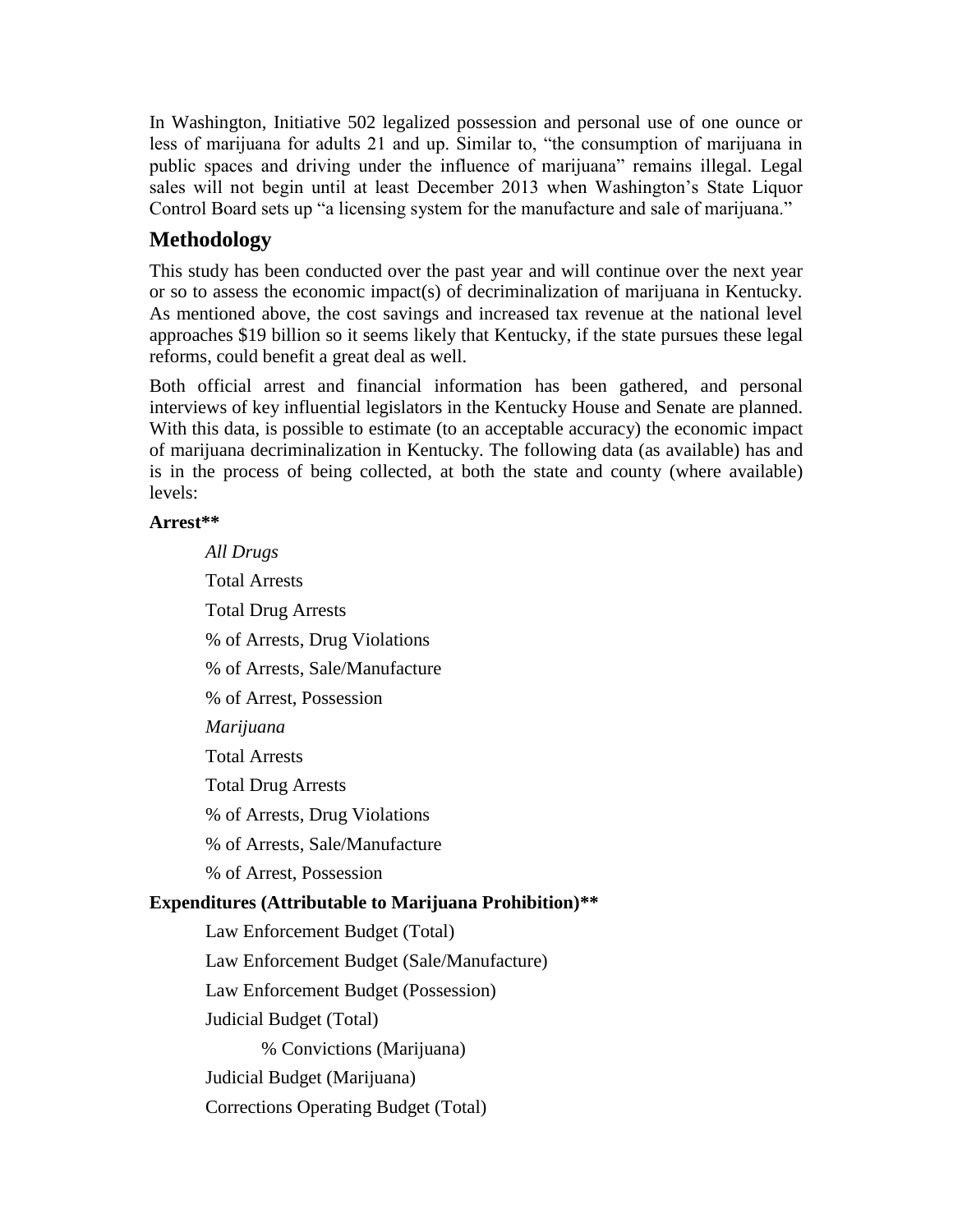% Inmates (Marijuana)

Total State & Local Expenditures (All Drugs)

Total State & Local Expenditures (Marijuana)

Other Expenditures? (To be Determined)

## **Projected Tax Revenues (Marijuana Decriminalization)\***

Estimated Consumer Expenditures (All Drugs estimate)

Estimated Consumer Expenditures (Marijuana estimate)

Marijuana Price (estimate)

Potential Revenue, 'Sin' Taxation

Potential Revenue, Standard Taxation

Other Tax Revenue Categories? (To be Determined)

#### **Consumer Marijuana Expenditures\***

#### **Drug Use\***

Results from Monitoring the Future survey

Results from National Household Survey on Drug Abuse

#### **Drug Treatment (Marijuana Admissions and Referrals)\***

Information to Be Determined

#### **Personal Interviews\***

Influential Kentucky House and Senate leaders will be interviewed (e.g., Speaker of the House, Senate Majority Leader)

Selected members of the Kentucky House and Senate with history of co-sponsorship of legislation in this area

Key law enforcement personnel in the State

- \* Data collection in progress
- \*\* Data collected and used to make preliminary assessments

Depending on the extent and availability of the information above, we will determine what additional comparisons to make and what economic models to use for our final forecasts and impact analysis. We have review several that might be applicable (as formulated or with some modifications) to the present study.

## **Preliminary Findings**

The following three tables summarize the findings from the preliminary assessments of the data collected. Table 1 provided state-by-state arrest data for Kentucky and three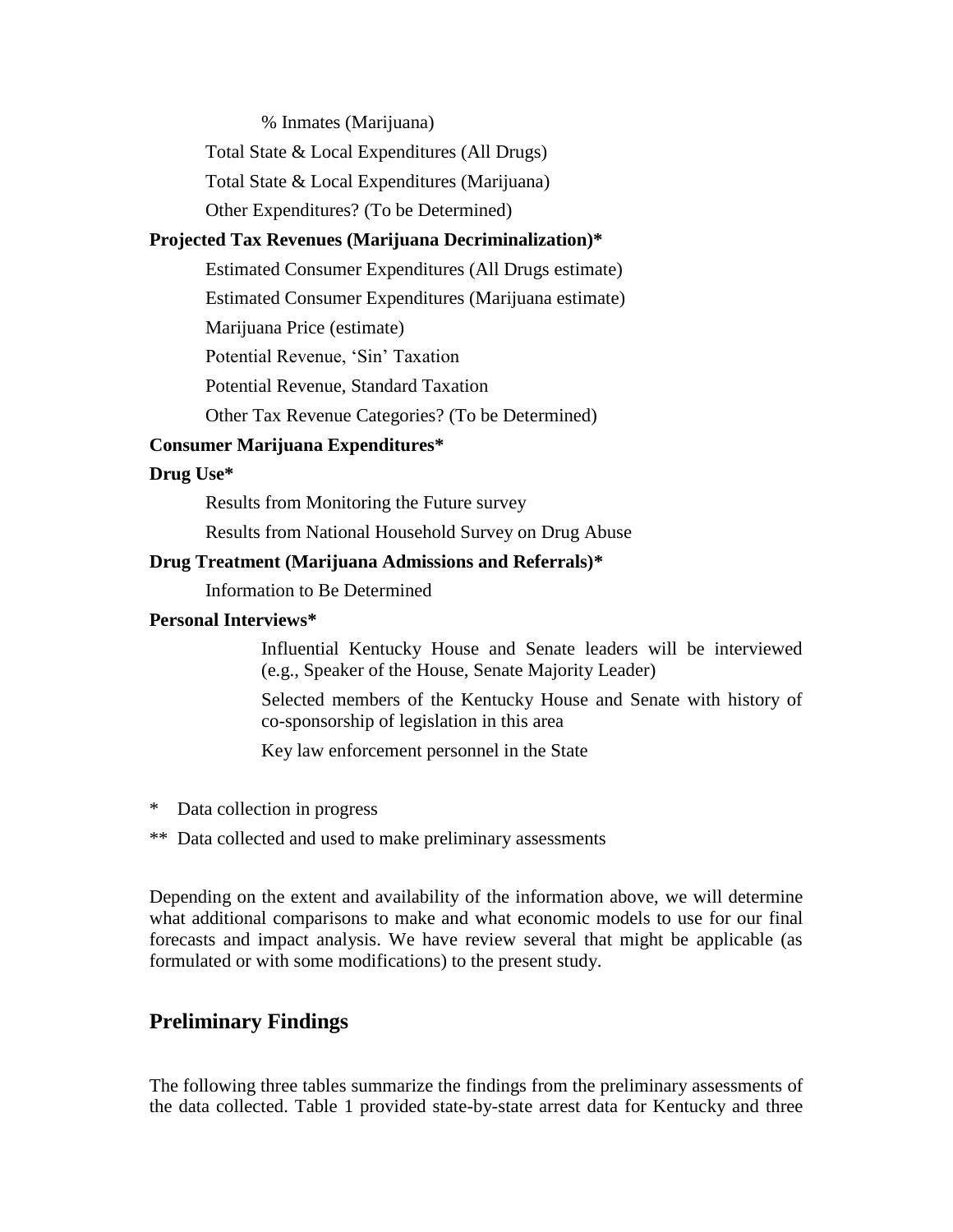continuous states. The most important finding here is that over 2/3 of the drug possession arrests were for marijuana and percent of arrests for marijuana were for possession.

| <b>State</b> | Total<br><b>Arrests</b> | <b>Total Arrests</b><br>Drug<br><b>Violations</b> | <b>Total Arrests</b><br><b>Possession</b> | <b>Total Arrests</b><br>Marijuana<br><b>Sale</b><br><b>Possession</b> |       | % of Total Arrests<br>Marijuana<br><b>Possession</b> | % of Marijuana<br><b>Arrests</b><br>Marijuana<br><b>Possession</b> |
|--------------|-------------------------|---------------------------------------------------|-------------------------------------------|-----------------------------------------------------------------------|-------|------------------------------------------------------|--------------------------------------------------------------------|
| KY           | 63,884                  | 12,538                                            | 10.856                                    | 7.290                                                                 | 744   | 67%                                                  | 90.7%                                                              |
| IN           | 215,449                 | 23,363                                            | 18,616                                    | 11.695                                                                | 1,556 | 62.8%                                                | 88.3%                                                              |
| <b>OH</b>    | 256,718                 | 35,808                                            | 19,093                                    | 11,845                                                                | 1,381 | 62%                                                  | 89.6%                                                              |
| TN           | 304,793                 | 43,459                                            | 32,461                                    | 19,038                                                                | 4,115 | 58.6%                                                | 82.2%                                                              |

## **Table 1 State-by-State Arrest Data**

Sources: Crime in the US (2007) report: [http://www.fbi.gov/about-us/cjis/ucr/crime-in-the](http://www.fbi.gov/about-us/cjis/ucr/crime-in-the-u.s/2007.)[u.s/2007.](http://www.fbi.gov/about-us/cjis/ucr/crime-in-the-u.s/2007.) Summary data from Miron and Waldock (2010).

Table 2 estimates state drug tax revenue from the decriminalization of marijuana in Kentucky, a 30 percent rate was assumed (from Miron, 2010) just for the preliminary analysis. For Kentucky, the revenue approximates \$40,000,000 per year. Please note that these are only rough figures and do not take into account expenses incurred (e.g, ABC-type supervision). For a detailed description of the two methods (population and consumption), see Miron and Waldrick (2010).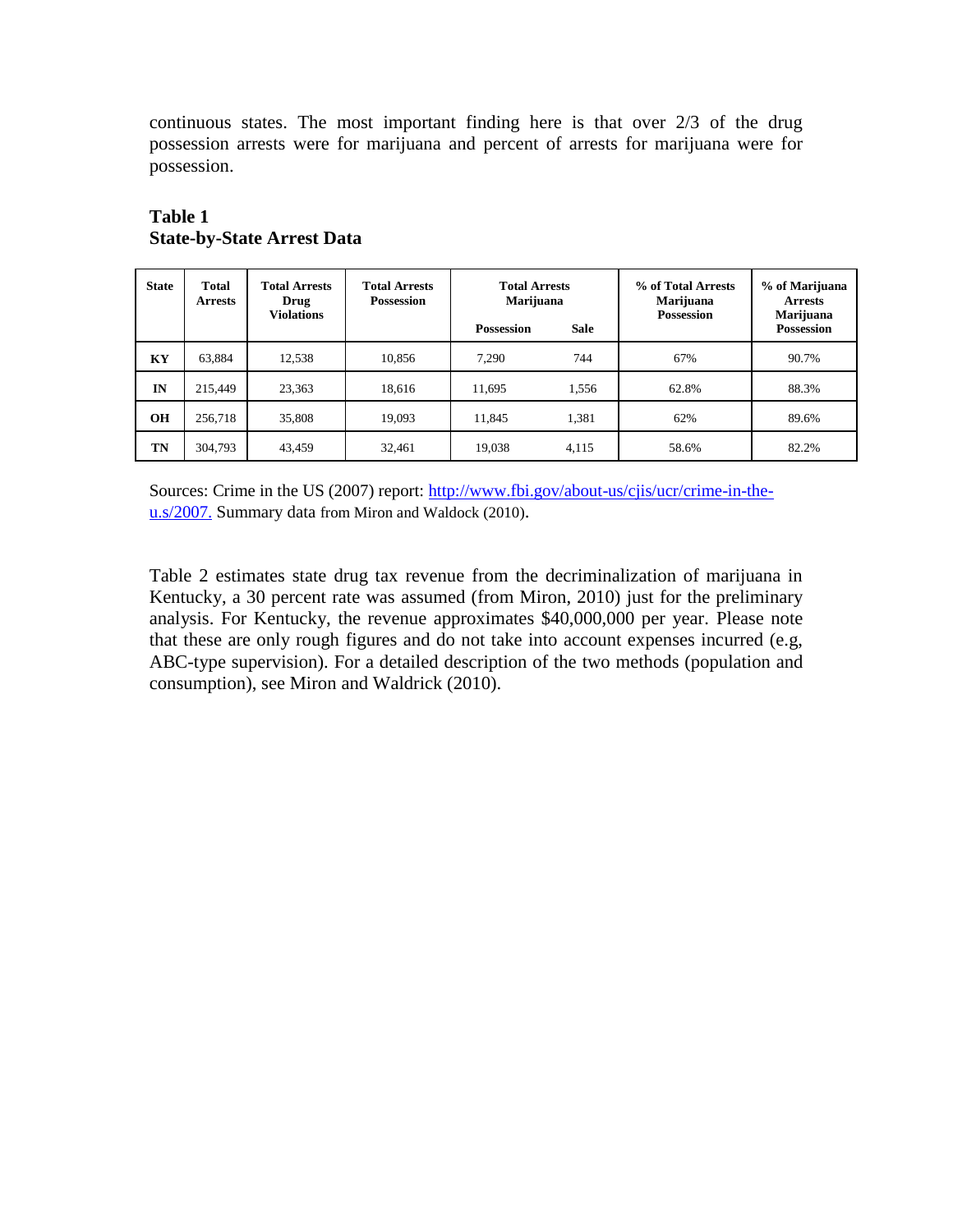## **Table 2 State Drug Tax Revenue—Population Method & Consumption Methods, Millions of 2008 Dollars**

|                   | <b>Population Method</b>                    |                                      | <b>Consumption Method</b>            |                                             |  |
|-------------------|---------------------------------------------|--------------------------------------|--------------------------------------|---------------------------------------------|--|
| <b>State</b>      | <b>Tax Revenue from</b><br><b>All Drugs</b> | <b>Tax Revenue</b><br>from Marijuana | Marijuana Use<br><b>Proportion %</b> | <b>Tax Revenue from</b><br><b>Marijuana</b> |  |
| <b>All States</b> | 15,583.33                                   | 2,910.87                             | 100                                  | 2.910.87                                    |  |
| KY                | 218.80                                      | 40.87                                | 1.38                                 | 40.11                                       |  |
| IN                | 326.82                                      | 61.05                                | 2.03                                 | 58.96                                       |  |
| <b>OH</b>         | 588.66                                      | 109.96                               | 3.95                                 | 115.02                                      |  |
| TN                | 318.52                                      | 59.50                                | 1.99                                 | 57.98                                       |  |

Source: Calculations provided in Miron (2010).

Table 3 provides data related to State and Local Expenditures Attributable to Marijuana Prohibition.

**Table 3 State and Local Expenditures Attributable to Marijuana Prohibition, Thousands of 2008 Dollars**

| <b>State</b> | <b>Total Police</b><br><b>Expenditur</b><br><b>es</b> | <b>Police</b><br>expenditures<br>on drug<br><b>Violations</b> | <b>Police</b><br>expenditures<br>on Marijuana<br>possession | <b>Total</b><br>judicial<br>expenditures | <b>Judicial</b><br>expenditures<br>on Marijuana<br>violations | <b>Total</b><br>corrections<br>expenditures | <b>Corrections</b><br>expenditures<br>on marijuana<br>violations |
|--------------|-------------------------------------------------------|---------------------------------------------------------------|-------------------------------------------------------------|------------------------------------------|---------------------------------------------------------------|---------------------------------------------|------------------------------------------------------------------|
| KY           | 634,648                                               | 70.634                                                        | 36.211                                                      | 181,508                                  | 17.492                                                        | 734,285                                     | 11,528                                                           |
| IN           | 1,104,945                                             | 72.062                                                        | 29.989                                                      | 216,274                                  | 20.842                                                        | 1.062.827                                   | 16,686                                                           |
| <b>OH</b>    | 2,852,685                                             | 223,798                                                       | 94,053                                                      | 702,050                                  | 67.657                                                        | 1,968,938                                   | 30.912                                                           |
| TN           | 1,332,062                                             | 118,999                                                       | 41,602                                                      | 246,891                                  | 23,793                                                        | 957,268                                     | 15,029                                                           |

(1) assumes 9.64% felony convictions, marijuana violations

(2) assumes 1.575% corrections budget for marijuana violations

Sources: Police Expenditure and Judicial Budget: 2005–2006 State Government Finance Data, US Census: http://www.census.gov/govs/estimate/. Felony Convictions:

http://ojp.usdoj.gov/bjs/pub/html/scscf04/tables/scs04101tab.htm. Corrections Budget:

http://www.census.gov/govs/www/estimate06.html; http://

www.albany.edu/sourcebook/pdf/t600012005.pdf. Budgets were originally reported for 2005–2006 and were converted to 2008 dollars with ttp://www.bls.gov/cpi/home.htm#data. Summary data from Miron and Waldock (2010).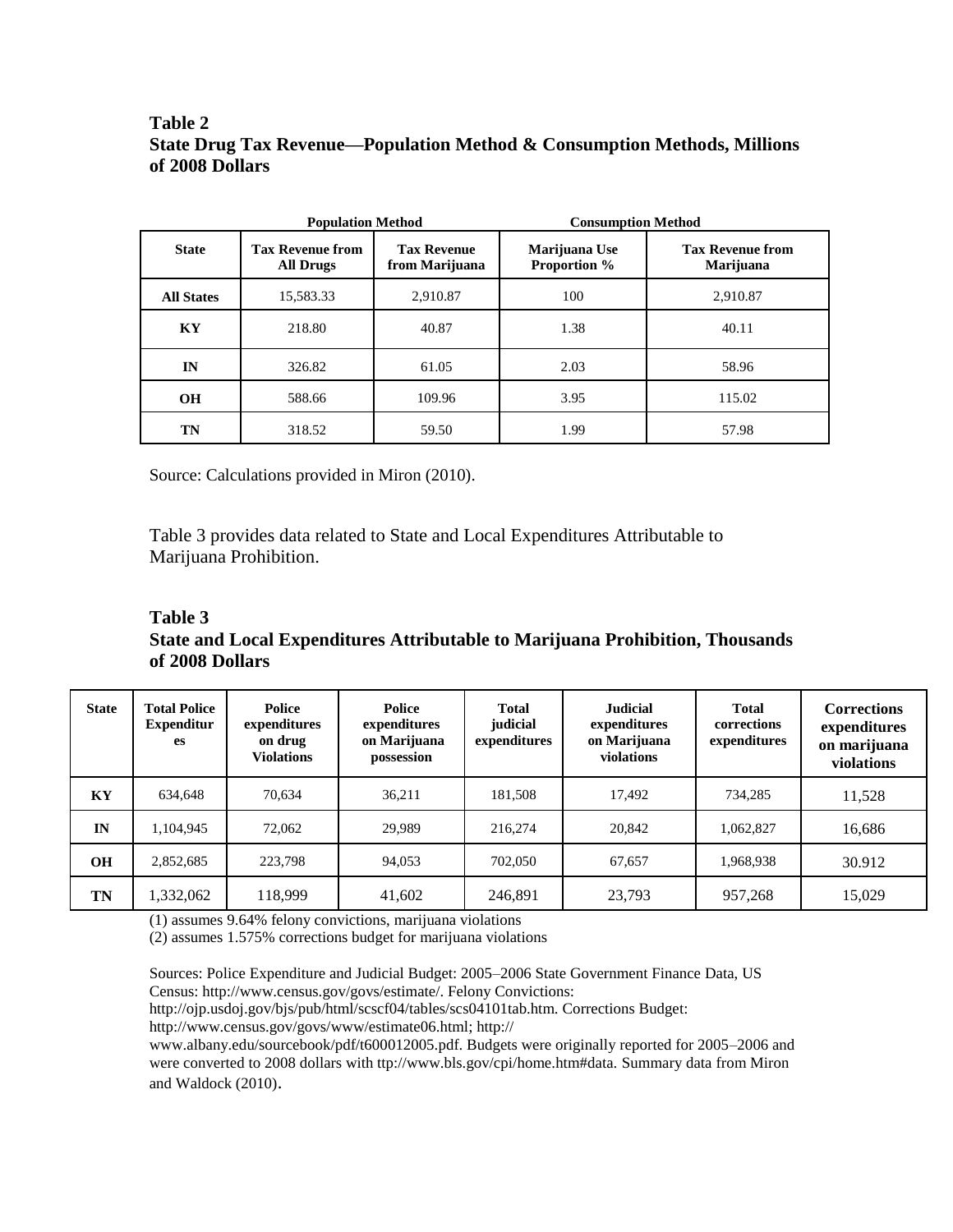# **Preliminary Conclusions**

Preliminary assessment of the data collected so far indicate that substantial tax revenues and huge reductions in State expenditures enforcing current marijuana laws could be realized with the decriminalization of marijuana in Kentucky. As updated information is analyzed and more rigorous analysis conducted, a more precise estimation as to the savings and reductions will be provided.

## **Working Bibliography**

Austin, James (n.d.) "Rethinking the Consequences of Decriminalizing Marijuana" (Unpublished Paper). Washington, DC: The JFA Institute.

Bates, Scott W. (2004) *The Economic Implications of Marijuana Legalization in Alaska*. Fairbanks, AK: Boreal Economic Analysis & Research

Beckett, Kathleen & Steve Herbert (2006) *The Consequences and Costs of Marijuana Prohibition*. Seattle, WA: ACLU of Washington State.

Caputo MR, Ostrom BJ. Potential Tax Revenue from a Regulated Marijuana Market: A Meaningful Revenue Source. *American Journal of Economics and Sociology*, 1994;53:475-490.

Kilmer, Beau, Jonathan P. Caulkins, Rosalie Liccardo Pacula, Robert J. MacCoun, and Peter H. Reuter (2010), "Altered States? Assessing How Marijuana Legalization in California Could Influence Marijuana Consumption and Public Budgets," Occasional Paper, Rand Drug Policy Research Center.

LEAP.com, retrieved from [http://www.leap.cc,](http://www.leap.cc,/) 8/15/2013).

LEX18.com, 12/8/12, retrieved from http://www.lex18.com/news/commissioner-statepolice-against-hemp.

MacCoun, R and P. Reuter. 2001. *Drug War Heresies: Learning from Other Vices, Times, and Places.* New York, Cambridge University Press.

Miron, Jeffrey A. (2002), "The Effect of Marijuana Decriminalization on the Budgets of Massachusetts Governments, With a Discussion of Decriminalization's Effect on Drug Use," *Report to the Drug Policy Forum of Massachusetts*, October.

Miron, Jeffrey A. (2003a), "Do Prohibitions Raise Prices? Evidence from the Markets for Cocaine and Heroin," Review of Economics and Statistics, 85(3), 522-530.